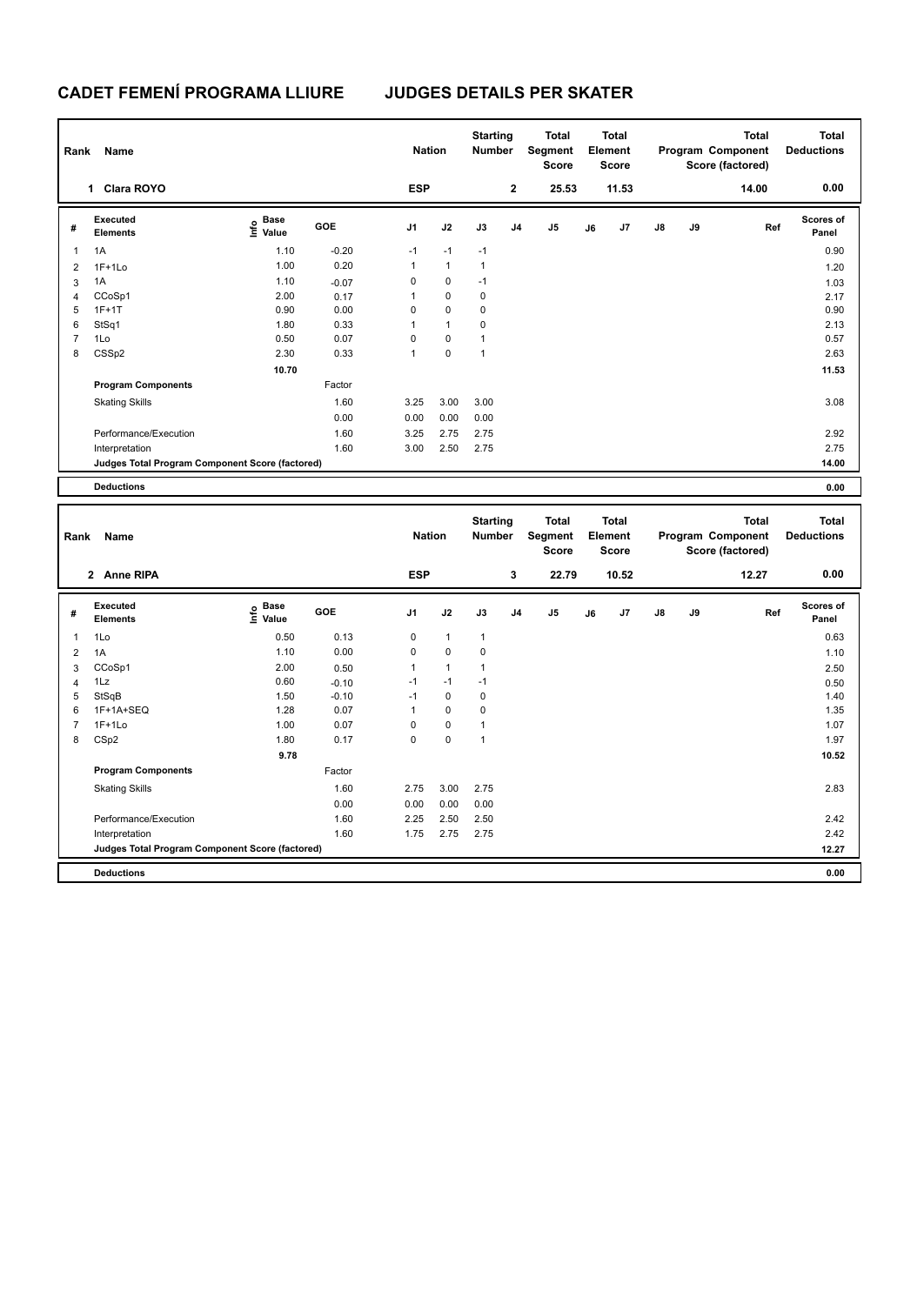| Rank | Name                                            |              |        |         | <b>Nation</b>  |              | <b>Starting</b><br><b>Number</b> | <b>Total</b><br><b>Total</b><br>Element<br>Segment<br><b>Score</b> |                | Score |       |               | <b>Total</b><br>Program Component<br>Score (factored) | <b>Total</b><br><b>Deductions</b> |                           |
|------|-------------------------------------------------|--------------|--------|---------|----------------|--------------|----------------------------------|--------------------------------------------------------------------|----------------|-------|-------|---------------|-------------------------------------------------------|-----------------------------------|---------------------------|
|      | <b>Annika HUESTIS</b><br>3                      |              |        |         | <b>ESP</b>     |              |                                  | 5                                                                  | 22.52          |       | 11.69 |               |                                                       | 11.33                             | 0.50                      |
| #    | Executed<br><b>Elements</b>                     | Base<br>Info | Value  | GOE     | J <sub>1</sub> | J2           | J3                               | J <sub>4</sub>                                                     | J <sub>5</sub> | J6    | J7    | $\mathsf{J}8$ | J9                                                    | Ref                               | <b>Scores of</b><br>Panel |
| 1    | 2S<<                                            | <<           | 0.40   | $-0.30$ | $-3$           | $-3$         | $-3$                             |                                                                    |                |       |       |               |                                                       |                                   | 0.10                      |
| 2    | 1Lz+1A+SEQ                                      |              | 1.36   | $-0.07$ | $\mathbf 0$    | $\mathbf 0$  | $-1$                             |                                                                    |                |       |       |               |                                                       |                                   | 1.29                      |
| 3    | $1F+1T$                                         |              | 0.90   | 0.13    | 0              | $\mathbf{1}$ | $\overline{1}$                   |                                                                    |                |       |       |               |                                                       |                                   | 1.03                      |
| 4    | CCoSp2                                          |              | 2.50   | 0.67    | 2              | $\mathbf{1}$ | 1                                |                                                                    |                |       |       |               |                                                       |                                   | 3.17                      |
| 5    | 1F                                              |              | 0.50   | 0.00    | 0              | $\mathbf 0$  | 0                                |                                                                    |                |       |       |               |                                                       |                                   | 0.50                      |
| 6    | StSq2                                           |              | 2.60   | $-0.33$ | $-1$           | $-1$         | 0                                |                                                                    |                |       |       |               |                                                       |                                   | 2.27                      |
| 7    | 1A                                              |              | 1.10   | 0.00    | 0              | $\mathbf 0$  | 0                                |                                                                    |                |       |       |               |                                                       |                                   | 1.10                      |
| 8    | CSSp1                                           |              | 1.90   | 0.33    | 1              | $\mathbf 0$  | 1                                |                                                                    |                |       |       |               |                                                       |                                   | 2.23                      |
|      |                                                 |              | 11.26  |         |                |              |                                  |                                                                    |                |       |       |               |                                                       |                                   | 11.69                     |
|      | <b>Program Components</b>                       |              |        | Factor  |                |              |                                  |                                                                    |                |       |       |               |                                                       |                                   |                           |
|      | <b>Skating Skills</b>                           |              |        | 1.60    | 2.75           | 3.00         | 2.75                             |                                                                    |                |       |       |               |                                                       |                                   | 2.83                      |
|      |                                                 |              |        | 0.00    | 0.00           | 0.00         | 0.00                             |                                                                    |                |       |       |               |                                                       |                                   |                           |
|      | Performance/Execution                           |              |        | 1.60    | 1.75           | 2.00         | 2.25                             |                                                                    |                |       |       |               |                                                       |                                   | 2.00                      |
|      | Interpretation                                  |              |        | 1.60    | 2.00           | 2.25         | 2.50                             |                                                                    |                |       |       |               |                                                       |                                   | 2.25                      |
|      | Judges Total Program Component Score (factored) |              |        |         |                |              |                                  |                                                                    |                |       |       |               |                                                       |                                   | 11.33                     |
|      | <b>Deductions</b>                               |              | Falls: | $-0.50$ |                |              |                                  |                                                                    |                |       |       |               |                                                       |                                   | $-0.50$                   |

<< Downgraded jump

| Rank           | Name                                            |                                           |         | <b>Nation</b>  |             | <b>Starting</b><br><b>Number</b> |                | <b>Total</b><br>Segment<br><b>Score</b> |    | <b>Total</b><br>Element<br><b>Score</b> |               |    | <b>Total</b><br>Program Component<br>Score (factored) | <b>Total</b><br><b>Deductions</b> |
|----------------|-------------------------------------------------|-------------------------------------------|---------|----------------|-------------|----------------------------------|----------------|-----------------------------------------|----|-----------------------------------------|---------------|----|-------------------------------------------------------|-----------------------------------|
|                | 4 Edwige GIL                                    |                                           |         | <b>ESP</b>     |             |                                  | 1              | 21.48                                   |    | 11.24                                   |               |    | 11.74                                                 | 1.50                              |
| #              | Executed<br><b>Elements</b>                     | $\frac{6}{5}$ Base<br>$\frac{1}{5}$ Value | GOE     | J <sub>1</sub> | J2          | J3                               | J <sub>4</sub> | J5                                      | J6 | J7                                      | $\mathsf{J}8$ | J9 | Ref                                                   | Scores of<br>Panel                |
| 1              | $2S+1L0$                                        | 1.80                                      | $-0.20$ | $-1$           | $-1$        | $-1$                             |                |                                         |    |                                         |               |    |                                                       | 1.60                              |
| 2              | 2Lo                                             | 1.80                                      | $-0.90$ | -3             | $-3$        | $-3$                             |                |                                         |    |                                         |               |    |                                                       | 0.90                              |
| 3              | 1A                                              | 1.10                                      | $-0.60$ | $-3$           | $-3$        | $-3$                             |                |                                         |    |                                         |               |    |                                                       | 0.50                              |
| 4              | CCoSp1V                                         | 1.70                                      | 0.00    | 0              | $\mathbf 0$ | 0                                |                |                                         |    |                                         |               |    |                                                       | 1.70                              |
| 5              | StSq2                                           | 2.60                                      | 0.17    | 0              | 0           | $\mathbf{1}$                     |                |                                         |    |                                         |               |    |                                                       | 2.77                              |
| 6              | 2S                                              | 1.30                                      | $-0.60$ | $-3$           | $-3$        | $-3$                             |                |                                         |    |                                         |               |    |                                                       | 0.70                              |
| $\overline{7}$ | $1A+1Lo$                                        | 1.60                                      | 0.00    | 0              | $\mathbf 0$ | $\mathbf 0$                      |                |                                         |    |                                         |               |    |                                                       | 1.60                              |
| 8              | SSp1                                            | 1.30                                      | 0.17    | 1              | $\pmb{0}$   | 0                                |                |                                         |    |                                         |               |    |                                                       | 1.47                              |
|                |                                                 | 13.20                                     |         |                |             |                                  |                |                                         |    |                                         |               |    |                                                       | 11.24                             |
|                | <b>Program Components</b>                       |                                           | Factor  |                |             |                                  |                |                                         |    |                                         |               |    |                                                       |                                   |
|                | <b>Skating Skills</b>                           |                                           | 1.60    | 2.75           | 2.50        | 2.75                             |                |                                         |    |                                         |               |    |                                                       | 2.67                              |
|                |                                                 |                                           | 0.00    | 0.00           | 0.00        | 0.00                             |                |                                         |    |                                         |               |    |                                                       |                                   |
|                | Performance/Execution                           |                                           | 1.60    | 2.25           | 2.00        | 2.50                             |                |                                         |    |                                         |               |    |                                                       | 2.25                              |
|                | Interpretation                                  |                                           | 1.60    | 2.50           | 2.25        | 2.50                             |                |                                         |    |                                         |               |    |                                                       | 2.42                              |
|                | Judges Total Program Component Score (factored) |                                           |         |                |             |                                  |                |                                         |    |                                         |               |    |                                                       | 11.74                             |
|                | <b>Deductions</b>                               | Falls:                                    | $-1.50$ |                |             |                                  |                |                                         |    |                                         |               |    |                                                       | $-1.50$                           |